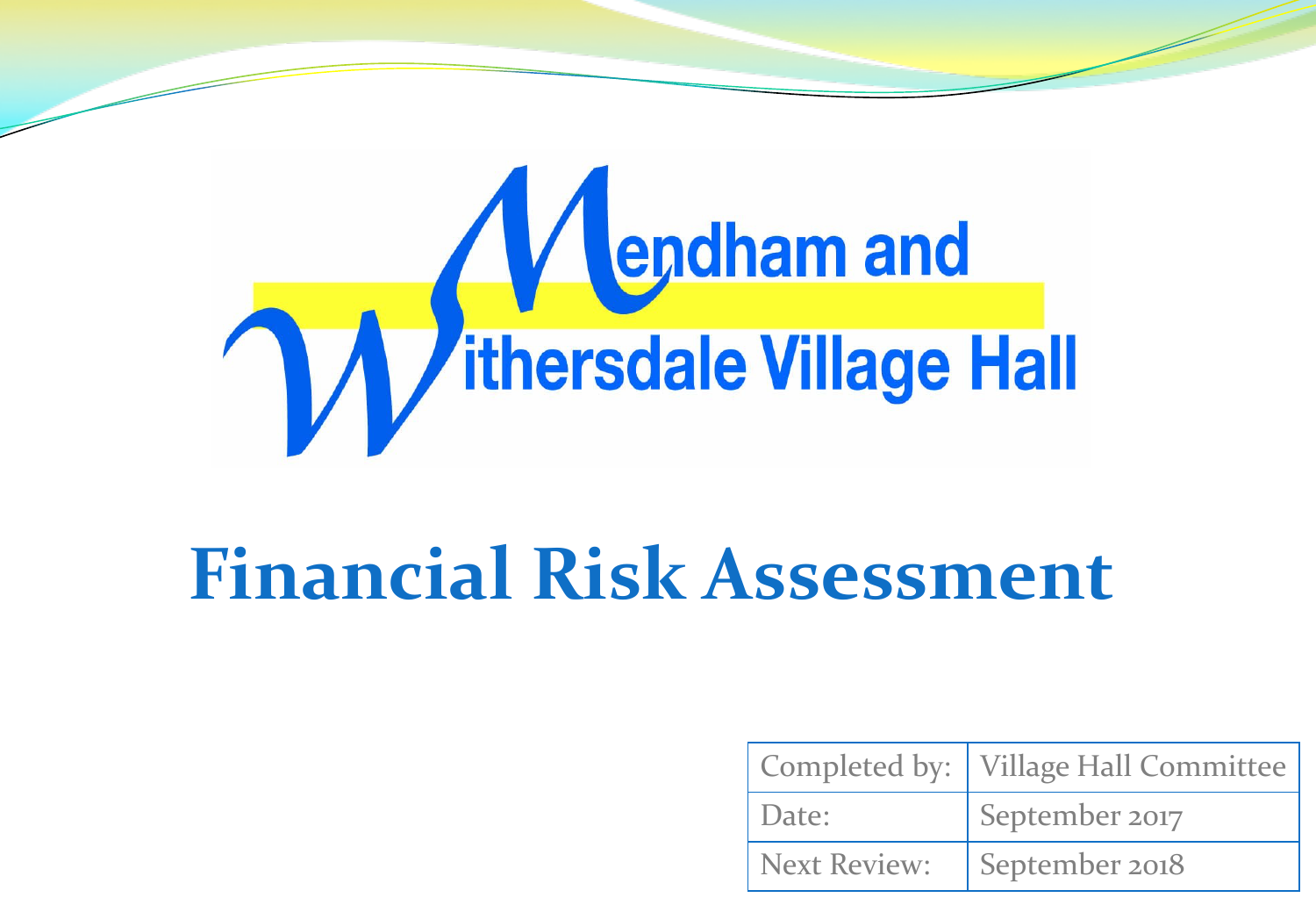## Risk Assessment

| Subject                  | <b>Risks Identified</b>                                                             | <b>Risk</b><br>Rating | <b>Management Controls of Risk</b>                                                                                                                                                                                                                                                                                                                                                       | <b>Review/Assess/Revise</b>                               |
|--------------------------|-------------------------------------------------------------------------------------|-----------------------|------------------------------------------------------------------------------------------------------------------------------------------------------------------------------------------------------------------------------------------------------------------------------------------------------------------------------------------------------------------------------------------|-----------------------------------------------------------|
| Trustees                 | Losing committee membership<br>or having less than 3 members at<br>any one time.    | L                     | • As soon as a committee member leaves, replacement members are<br>sought.<br>• Even when a number of members have left at the same time,<br>membership numbers haven't become a key issue for long.<br>• The trust deed states that committee members are unable to leave if<br>the quorum is not maintained.                                                                           | Currently adequate.                                       |
| Funding                  | Adequacy of funds to sustain<br>running the hall.                                   | L                     | Regular budget review by Full Committee.<br>Currently have high levels of funding in accounts.<br>£5k buffer (approximate annual run cost) to cover any issues with<br>committee membership or fundraising.                                                                                                                                                                              | Currently adequate.                                       |
| <b>Financial Records</b> | Inadequate records<br>Financial irregularities                                      | L<br>L                | • The Committee has Charity Regulations to abide by.<br>• Accounts are fully reconciled to money in and receipts for all<br>expenses.                                                                                                                                                                                                                                                    | Currently adequate.                                       |
| Bank & Banking           | Inadequate checks<br><b>Bank</b> mistakes<br>Loss<br>Charges<br>Loss of signatories | L<br>L<br>L<br>L<br>M | • The Committee has Charity Regulations which set out the<br>requirements for banking, cheques and reconciliation of accounts.<br>• The Treasurer reconciles the bank accounts once a month when the<br>statement arrives, any problems/irregularities are dealt with<br>immediately<br>• Currently the committee only has two signatories with a requirment<br>for two to sign cheques. | Add another signatory to<br>main Village Hall<br>account. |
| <b>Internet Banking</b>  | Unauthorised payments<br>Hacking                                                    | L<br>L                | • The treasurer will access internet banking sites directly and not via a<br>search engine.<br>• Access to the internet banking is controlled by PIN Sentry devices.<br>• Any transactions to be carried out electronically must be authorised<br>by two signatories.                                                                                                                    | Currently adequate.                                       |
| Cash / Loss              | Loss through theft or<br>dishonesty                                                 | L                     | • Cash/cheques received are banked ASAP. There is a petty cash limit<br>of £250 and all receipts are verified.<br>• This is audited by the External Auditor annually.                                                                                                                                                                                                                    | Currently adequate.                                       |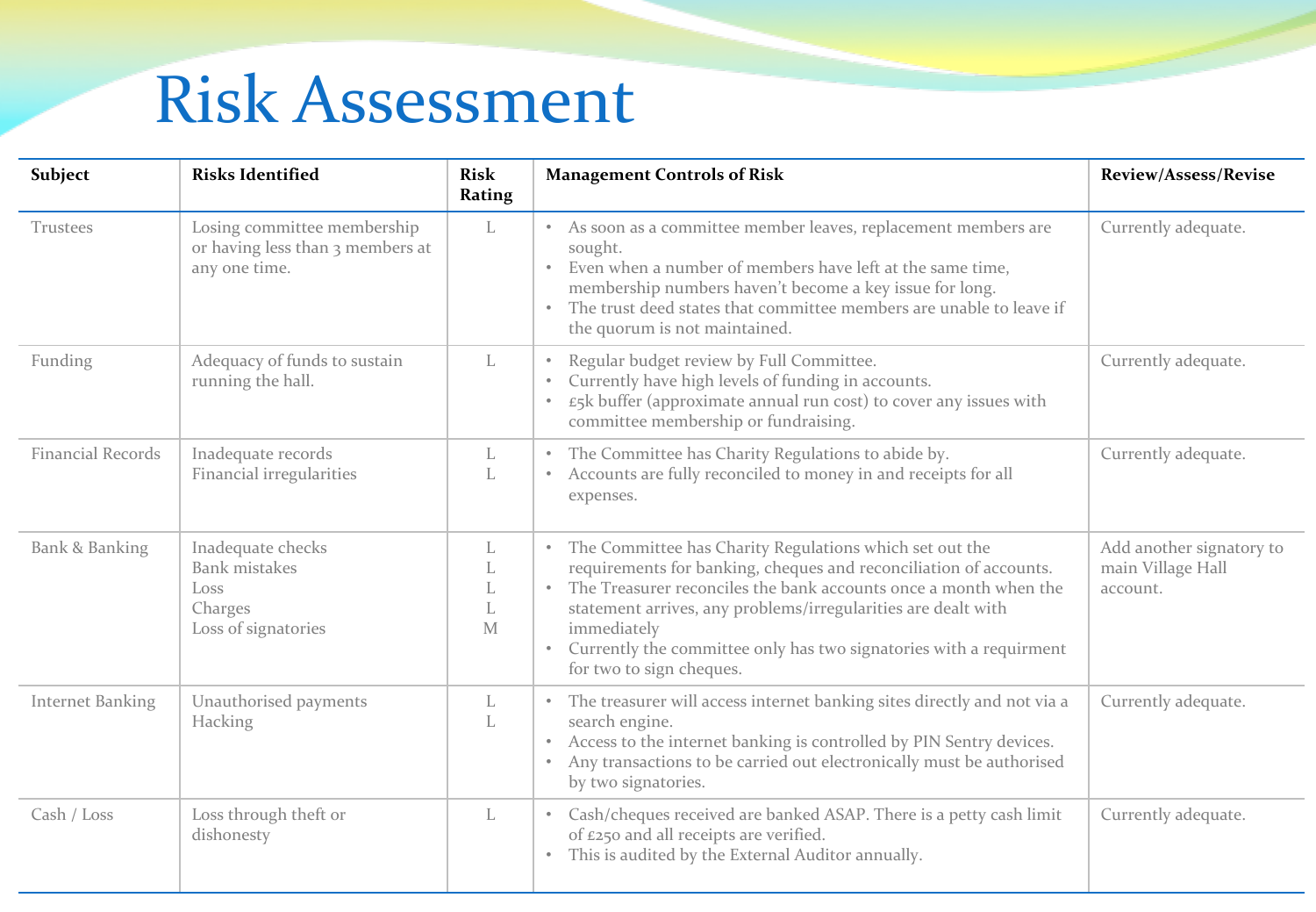## Risk Assessment

| Subject                                | <b>Risks Identified</b>                                                     | <b>Risk</b><br>Rating | <b>Management Controls of Risk</b>                                                                                                                                                                                                                                                                                                                                                                                                                | <b>Review/Assess/Revise</b>                                                                      |
|----------------------------------------|-----------------------------------------------------------------------------|-----------------------|---------------------------------------------------------------------------------------------------------------------------------------------------------------------------------------------------------------------------------------------------------------------------------------------------------------------------------------------------------------------------------------------------------------------------------------------------|--------------------------------------------------------------------------------------------------|
| Litigation                             | Potential risk of legal action<br>being taken against the Hall<br>Committee | L                     | • Public liability and trustee indemnity insurance covers general<br>personal injury claims where the Committee is found to be at fault,<br>but not spurious or frivolous claims - these cannot be insured<br>against.                                                                                                                                                                                                                            | Currently adequate                                                                               |
| Reporting &<br>Auditing                | Information communication<br>Compliance                                     | L<br>L                | • A report is produced monthly and presented to the Committee,<br>discussed and approved at the meeting. This report includes bank<br>reconciliation and a break down of receipts and payments balanced<br>against the bank.                                                                                                                                                                                                                      | Currently adequate                                                                               |
| Committee Run<br><b>Activities</b>     | Risk of Financial Loss                                                      | L                     | • Some activities previously held, such as music nights, have been<br>financed by advance ticket sales and/or donations prior to events<br>thus reducing the risk of financial loss. If finance is not secured in<br>advance there may be a small financial risk which would need to be<br>covered by the committees reserves.                                                                                                                    | Existing procedure<br>adequate. Each activity<br>needs to be assessed on<br>an individual basis. |
| Grants Receivable                      | Receipt of Grants                                                           | L                     | • The Village Hall does not presently receive any regular grants. One<br>off grants would come with terms and conditions to be satisfied.                                                                                                                                                                                                                                                                                                         | Not applicable at this<br>time                                                                   |
| Best value<br>Accountability           | Work awarded incorrectly<br>Overspend on services                           | L<br>L                | • Normal practice would be to seek, if possible, more than one<br>quotation for any substantial work required to be undertaken or<br>goods. For major contract services, formal competitive tenders would<br>be sought. If a problem is encountered with a contract the Treasurer<br>would investigate the situation, check the quotation/tender, research<br>the problem and report to Committee. This is covered in the Charity<br>Regulations. | Currently adequate                                                                               |
| Annual Charity<br>Commission<br>Return | Completion / Submission within<br>time limits                               | L                     | • Annual Return is completed and approved by the Committee, and<br>submitted to the charity commission within the time limits.<br>• Current levels of income require minimal commission reporting, any<br>significant increase would need more detailed reporting.                                                                                                                                                                                | Currently adequate but<br>monitor income levels<br>against commission<br>reporting requirements  |